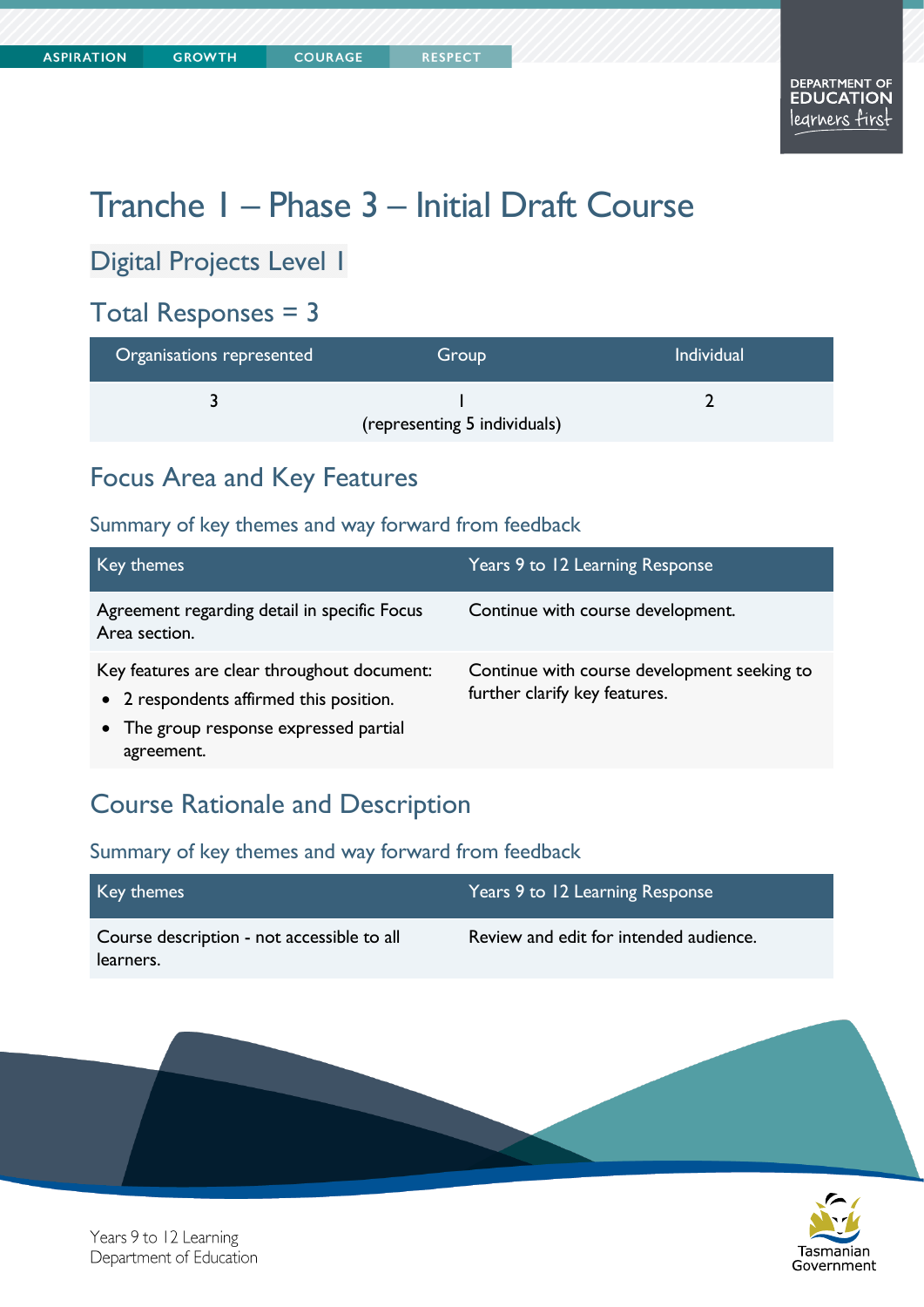# Integration of General Capabilities

Summary of key themes and way forward from feedback

| Key themes                                                                                  | Years 9 to 12 Learning Response                                                                                                                                                                                                                                                   |
|---------------------------------------------------------------------------------------------|-----------------------------------------------------------------------------------------------------------------------------------------------------------------------------------------------------------------------------------------------------------------------------------|
| The General Capabilities 'critical and creative<br>thinking' is not explicitly identified.  | Critical and creative thinking underpins both<br>concept-based inquiry and the design process<br>across all three modules as learners explore,<br>generate, develop and critically evaluate ideas.<br>These concepts will be further unpacked within<br>the implementation guide. |
| Opportunities exist in Work Requirement I's<br>description to be developing an infographic. | Review and include more explicit reference to<br>critical and creative thinking in the work<br>requirement.                                                                                                                                                                       |
| Module 2 also provides opportunity if Criterion<br>4 is added.                              | Criteria to be reviewed for clarity.                                                                                                                                                                                                                                              |

### Pathways

#### Summary of key themes and way forward from feedback

| Key themes                                                                                                                         | Years 9 to 12 Learning Response                                                                                                                                                      |
|------------------------------------------------------------------------------------------------------------------------------------|--------------------------------------------------------------------------------------------------------------------------------------------------------------------------------------|
| Only mentions Preliminary Technologies rather<br>than requirements from the F-10 Australian<br>Curriculum studied by all students. | The course specifically targets the development<br>of digital literacy. Include a statement<br>referencing Australian Curriculum general<br>capabilities - ICT Capability continuum. |

# Course Requirements

| Key themes                                                                                         | Years 9 to 12 Learning Response                                                                                                                                                   |
|----------------------------------------------------------------------------------------------------|-----------------------------------------------------------------------------------------------------------------------------------------------------------------------------------|
| Section not included.<br>It may be more helpful to state that there are<br>no access requirements. | This was an omission from the consultation<br>document. There are no access requirements<br>for this course. This statement will be included<br>in the final consultation report. |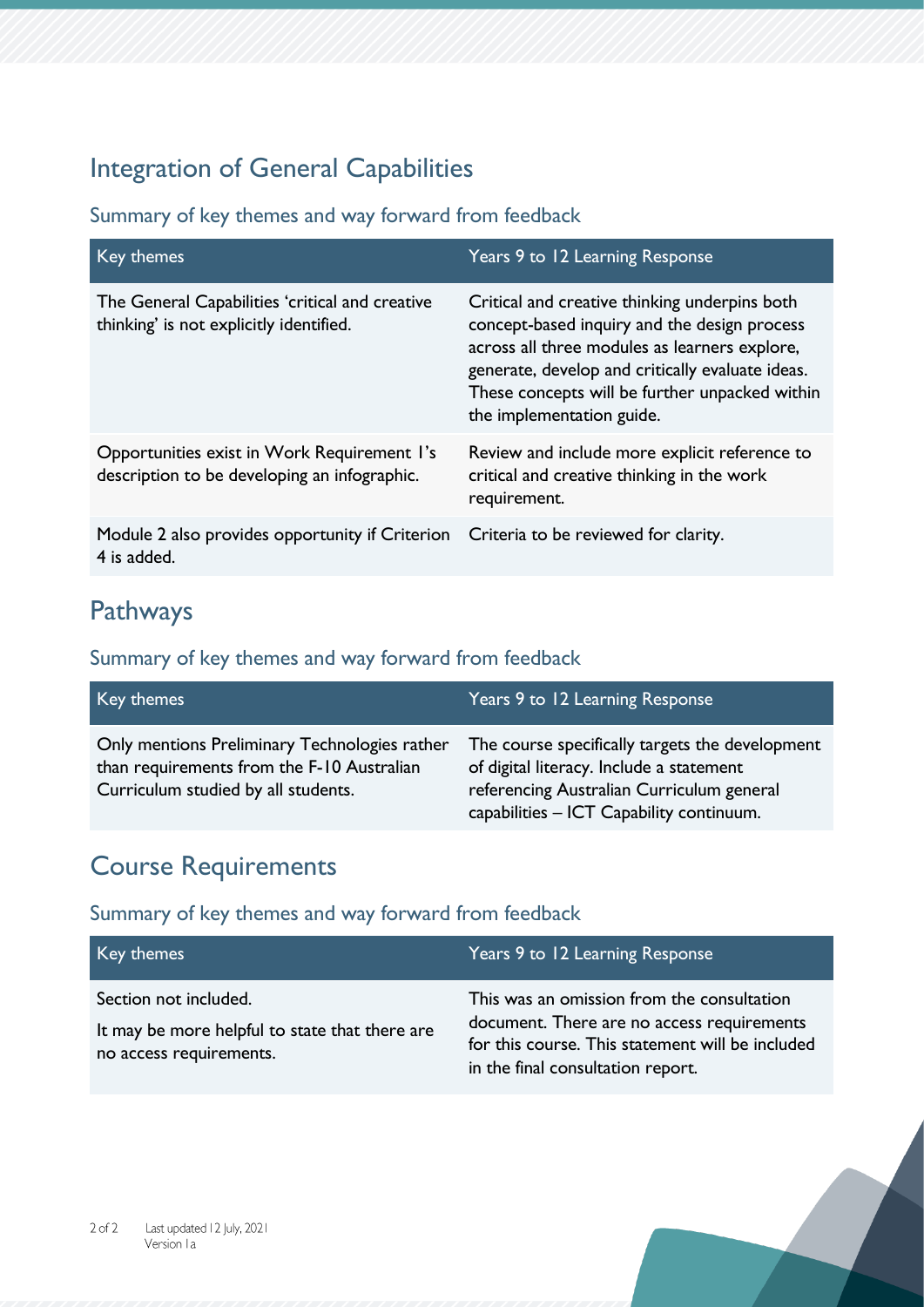## Course Structure, Delivery and Progression

#### Summary of key themes and way forward from feedback

| Key themes                             | Years 9 to 12 Learning Response       |
|----------------------------------------|---------------------------------------|
| Duplication or error in last paragraph | Amend error for Phase 4 Consultation. |

# Module Content

#### Summary of key themes and way forward from feedback

| Key themes                                                                                                                                                            | Years 9 to 12 Learning Response                                                                                        |
|-----------------------------------------------------------------------------------------------------------------------------------------------------------------------|------------------------------------------------------------------------------------------------------------------------|
| Appropriate scope and sequence examples and<br>moderated examples of work standard would<br>be expected later.                                                        | Development of support materials including<br>those mentioned and an implementation guide<br>will be developed.        |
| Clarification required regarding modular use,<br>that is, can they be carried over from one<br>academic year to the next, even potentially over<br><b>Years 9-12.</b> | Policy decision required.                                                                                              |
| A query over the phrase: 'Use common digital<br>systems to complete familiar tasks' - question:<br>common to whom?                                                    | Alignment to Australian Core Skills Framework<br>(ACSF) - clarification to be provided in the<br>implementation guide. |
| A reference hierarchy of digital skills is needed.                                                                                                                    | This will be included in the implementation<br>guide.                                                                  |

### Criteria and Standards

| Key themes                                                                                                                                                                              | Years 9 to 12 Learning Response |
|-----------------------------------------------------------------------------------------------------------------------------------------------------------------------------------------|---------------------------------|
| The term 'demonstrate' used at the beginning of Review and apply a more appropriate verb as<br>several criteria (Criteria 2, 3, 5) – suggest that<br>'use' or 'apply' might be clearer. | suggested.                      |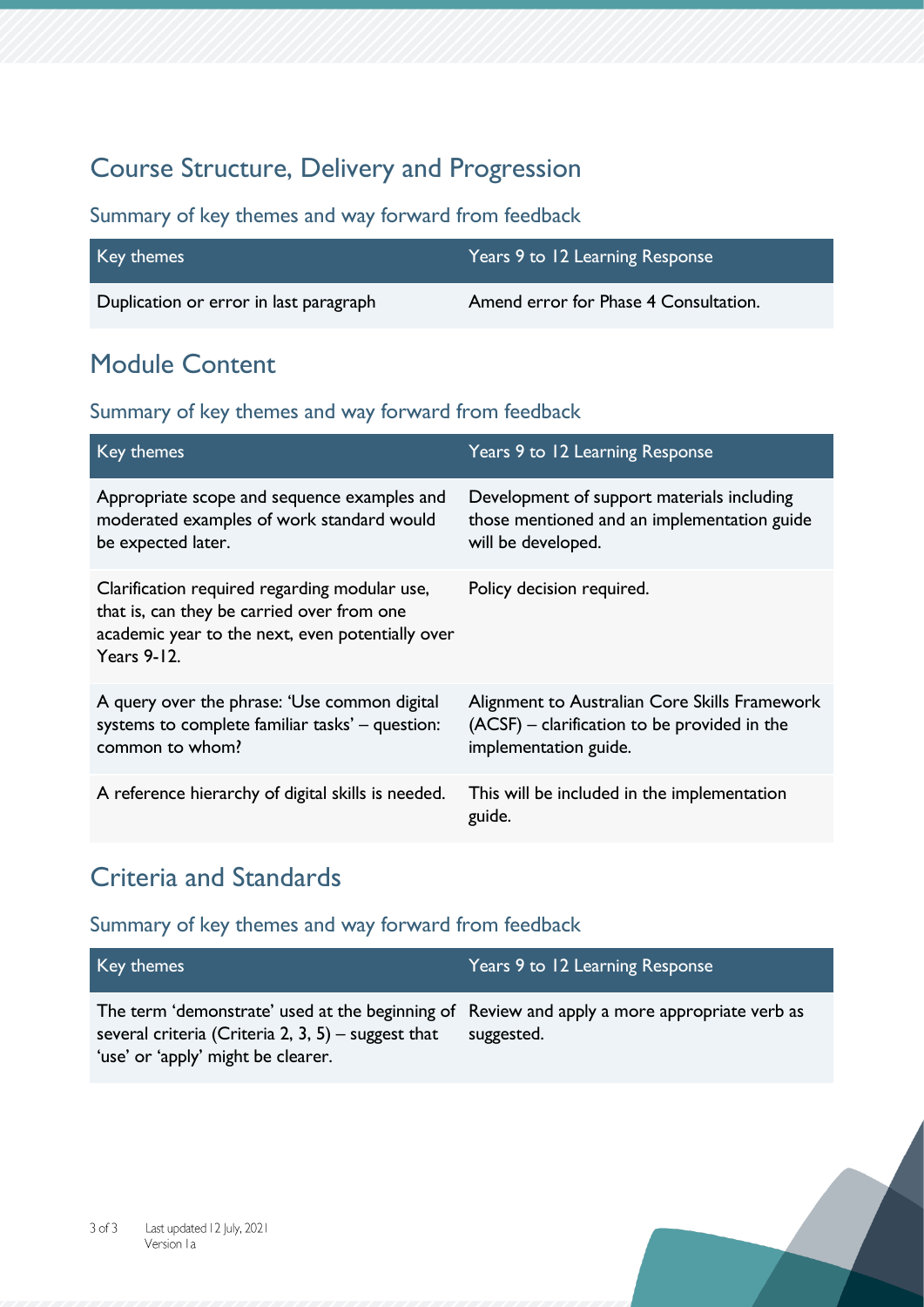| Key themes                                                                                                                                                                                                                           | Years 9 to 12 Learning Response                                                                                                                                                                                                                                                    |
|--------------------------------------------------------------------------------------------------------------------------------------------------------------------------------------------------------------------------------------|------------------------------------------------------------------------------------------------------------------------------------------------------------------------------------------------------------------------------------------------------------------------------------|
| Context might be missing from Criteria I E2 B<br>which means it isn't clear. Suggestion to<br>streamline wording of 'identifies enablers and<br>barriers to achieving goals as digital users'.                                       | The word 'context' has been omitted.<br>Review E2 regarding suggested streamlining.                                                                                                                                                                                                |
| Criteria 4 E2 C 'recognises' will be difficult to<br>assess. Suggestion - 'identifies'.                                                                                                                                              | Agreed. Replace recognise with identifies.                                                                                                                                                                                                                                         |
| Criteria 6 'regularly' as a term is tricky to<br>quantify. Suggestion - could a C perhaps be less<br>resilient at Level 1 - learners need more<br>support to come back and try again at<br>something that has failed the first time. | Replace 'regularly', incorporating suggested way<br>forward.                                                                                                                                                                                                                       |
| Definition required for design process.                                                                                                                                                                                              | Term to be defined in the glossary and<br>supporting detail within the implementation<br>guide.                                                                                                                                                                                    |
| Criteria 4 standards have a narrow view of<br>digital literacy.                                                                                                                                                                      | Criteria 4 is not intended to capture all aspects<br>of digital literacy. The standards across all 6<br>criteria address the digital literacy elements of<br>the Australian Core Skills Framework (ACSF)<br>and incorporate aspects of the Australian<br>Curriculum ICT Continuum. |
| Criteria 6 E3 relates to ethical attitudes rather<br>than growth mindset.                                                                                                                                                            | A growth mindset supports the development of<br>the skills needed to become effective, ethical<br>decision makers and to continue to strive to<br>improve ethical conduct.                                                                                                         |
| Under the Standards it is not clear if the rating<br>requires one, many, or all the 'elements' to be<br>addressed. (That is, the lines in the table).                                                                                | Noted and to be clarified in implementation<br>guide.                                                                                                                                                                                                                              |

# Appendix 1 - Line of Sight

| Key themes | Years 9 to 12 Learning Response   |
|------------|-----------------------------------|
| Agreement. | Continue with course development. |